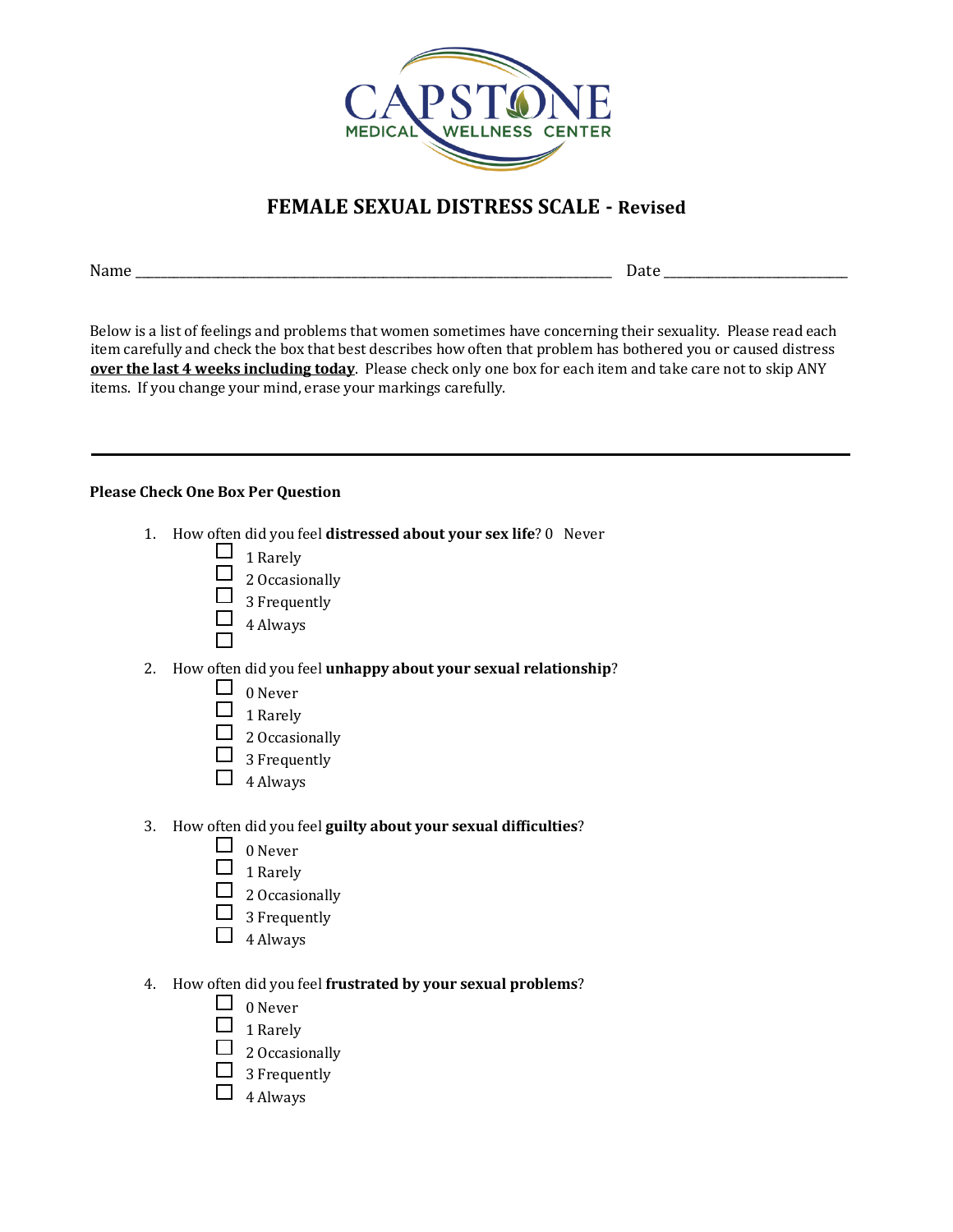- 5. How often did you feel **stressed about sex**?
	- $\Box$  0 Never
	- $\Box$  1 Rarely
	- $\Box$  2 Occasionally
	- $\Box$  3 Frequently
	- $\Box$  4 Always

#### 6. How often did you feel **inferior because of sexual problems**?

- $\Box$  0 Never
- $\Box$  1 Rarely
- $\Box$  2 Occasionally
- $\Box$  3 Frequently
- $\Box$  4 Always

### 7. How often did you feel **worried about sex**?

- $\Box$  0 Never
- $\Box$  1 Rarely
- $\Box$  2 Occasionally
- $\Box$  3 Frequently
- $\Box$  4 Always

## 8. How often did you feel **sexually inadequate**?

- $\Box$  0 Never
- $\Box$  1 Rarely
- $\Box$  2 Occasionally
- $\Box$  3 Frequently
- $\Box$  4 Always

#### 9. How often did you feel **regrets about your sexuality**?

- $\Box$  0 Never
- $\Box$  1 Rarely
- $\Box$  2 Occasionally
- $\Box$  3 Frequently
- $\Box$  4 Always

#### 10. How often did you feel **embarrassed about sexual problems**?

- $\Box$  0 Never
- $\Box$  1 Rarely
- $\Box$  2 Occasionally
- $\Box$  3 Frequently
- $\Box$  4 Always

#### 11. How often did you feel **dissatisfied with your sex life**?